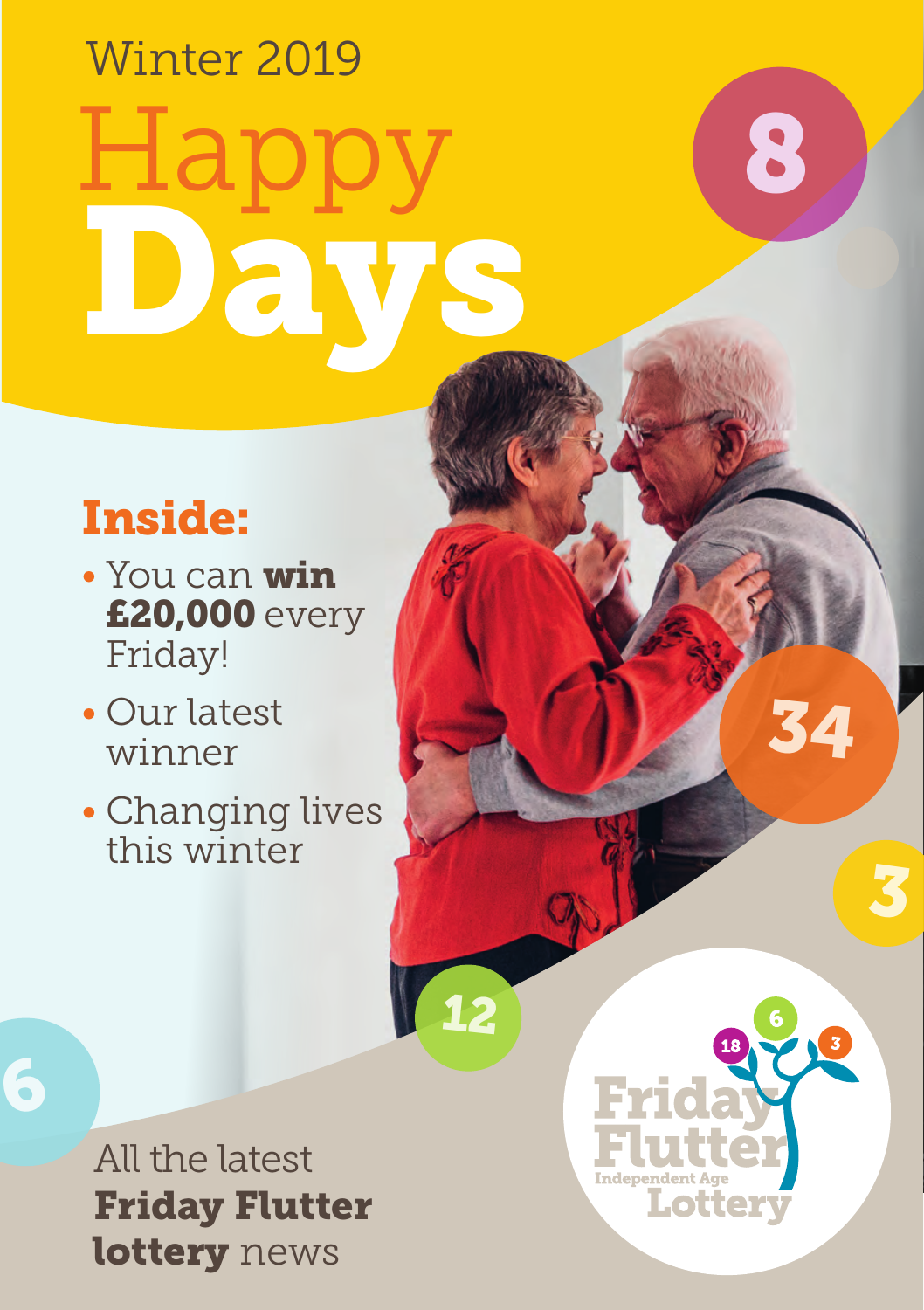

### Editor's letter



I am very pleased and excited to welcome you to the very first ever Friday Flutter Lottery newsletter! We have launched our Friday Flutter Lottery this year and we could not thank you enough for supporting Independent Age by playing this Lottery. It has been hard work but we thought we could offer a fun product to our supporters that will allow them not only help older people but give them the chance to win some prizes every Friday at the same time. We wish all of you the best of luck in the weekly draws!

In this issue you can read all about our first Lottery Winner, Miss S, as well as how your support is helping older people like Brian, to battle loneliness.

If you have a story you'd like to share, please do get in touch. You can write to Lottery Newsletter, Independent Age, 18 Avonmore Road, London, W14 8RR or email us at supporters@independentage.org.

We hope you enjoy this first issue.

Let us know what you think!

Zulo A.

Paula Camacho Individual Giving Manager

**Be**GambleAware.org



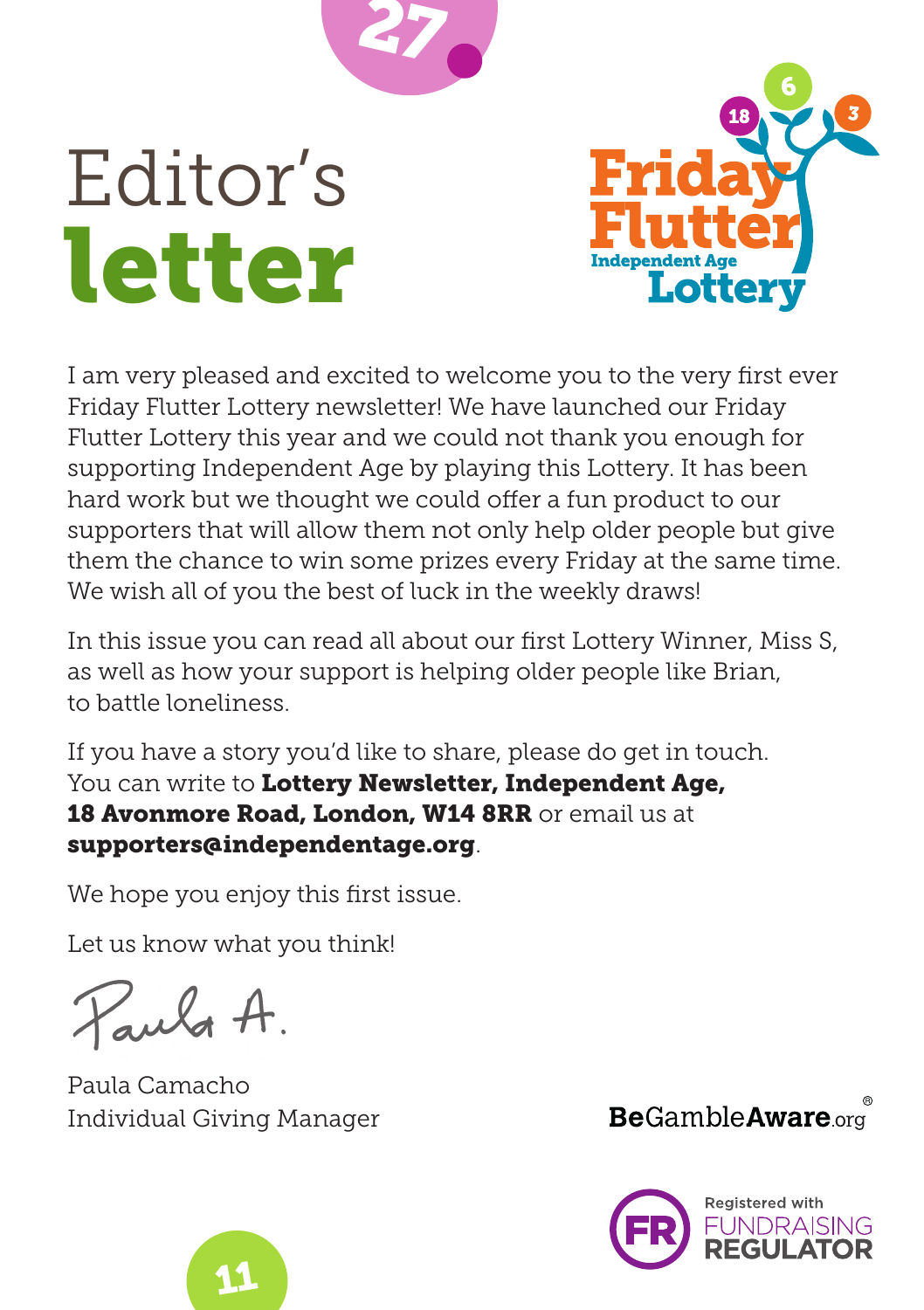#### £1 could turn into £20,000 every Friday!

1st Prize: £20,000

if you match 6 numbers

2nd Prize: if you match 5 numbers £1,000

Runners up:

10 quaranteed prizes of a £25 M&S voucher Having a little flutter every Friday with the Friday Flutter Independent Age

Lottery can be incredibly rewarding.

Not only could you win up to £20,000 every Friday, you'll also be helping to transform the lives of older people across the UK.

## Thanks to your<br>generous support we've...



Recruited and trained 1,500 more brilliant volunteers

Helped 1.2 million people

Helped 71% of older people improve their emotional and mental wellbeing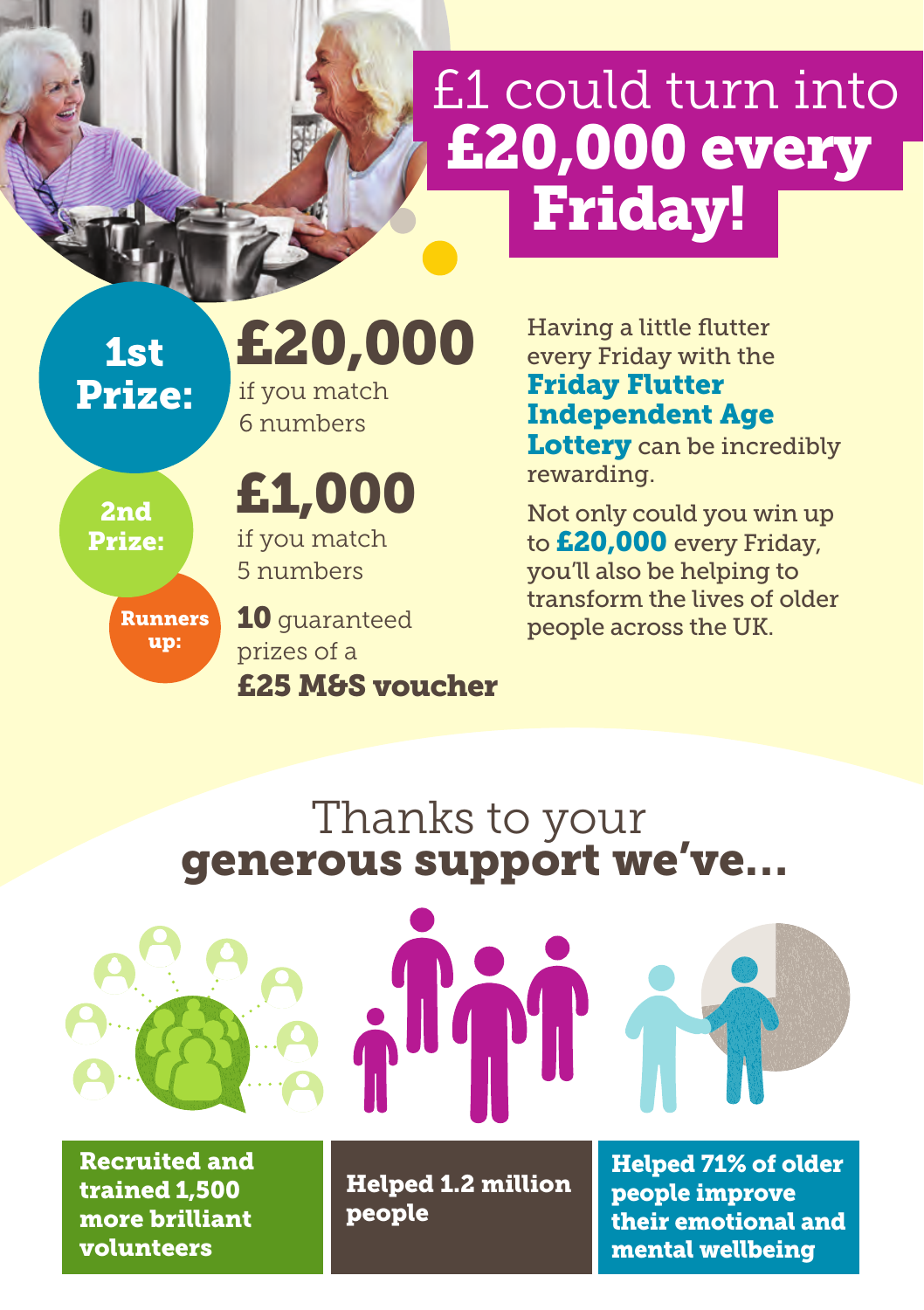#### "Knowing Ian will ring makes life So much easier." Brian, 81.

"I've been living alone for a few years now. But I'm a real people person, and I miss having someone to talk to. It's hard spending all my time on my own.

"Then, when I got a leg ulcer, I couldn't even walk to the shops, so I was at home all the time. I'm not afraid to tell you that I was lonely. That's when I got in touch with Independent Age.

"Now, an Independent Age volunteer called Ian rings me every week. Ian's calls give me such a boost.

He lives in Sussex but travels all over, so he's called me from America, Australia, Italy and Spain. We have a lot to talk about. Knowing that he'll call makes my life that bit easier.

"Even if I don't hear the phone, or I miss the call, he'll always call me back and check I'm OK. Knowing I can rely on him to call is such a good feeling. To some people, weekly phone calls may not seem like much. But to me, they are priceless."

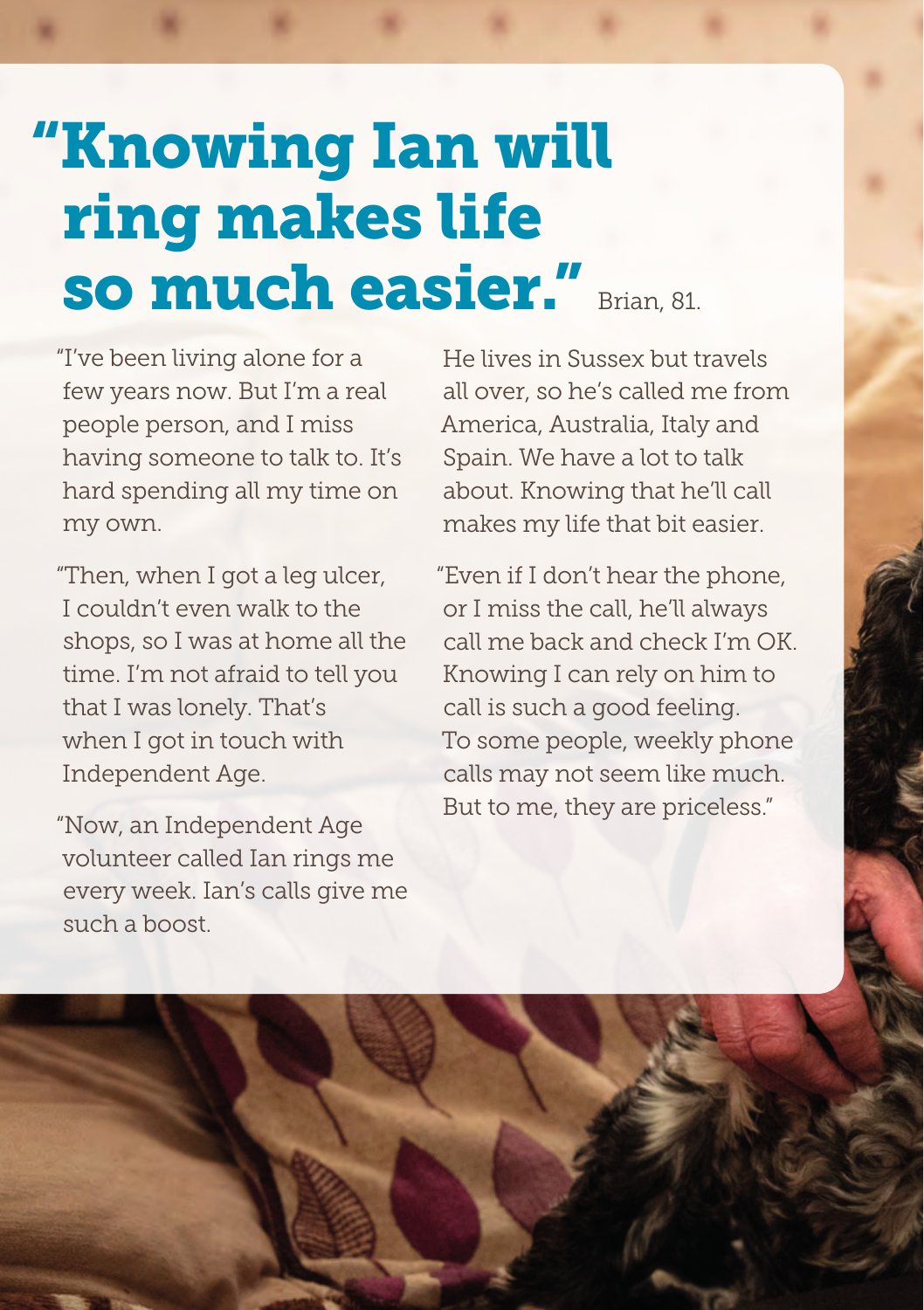